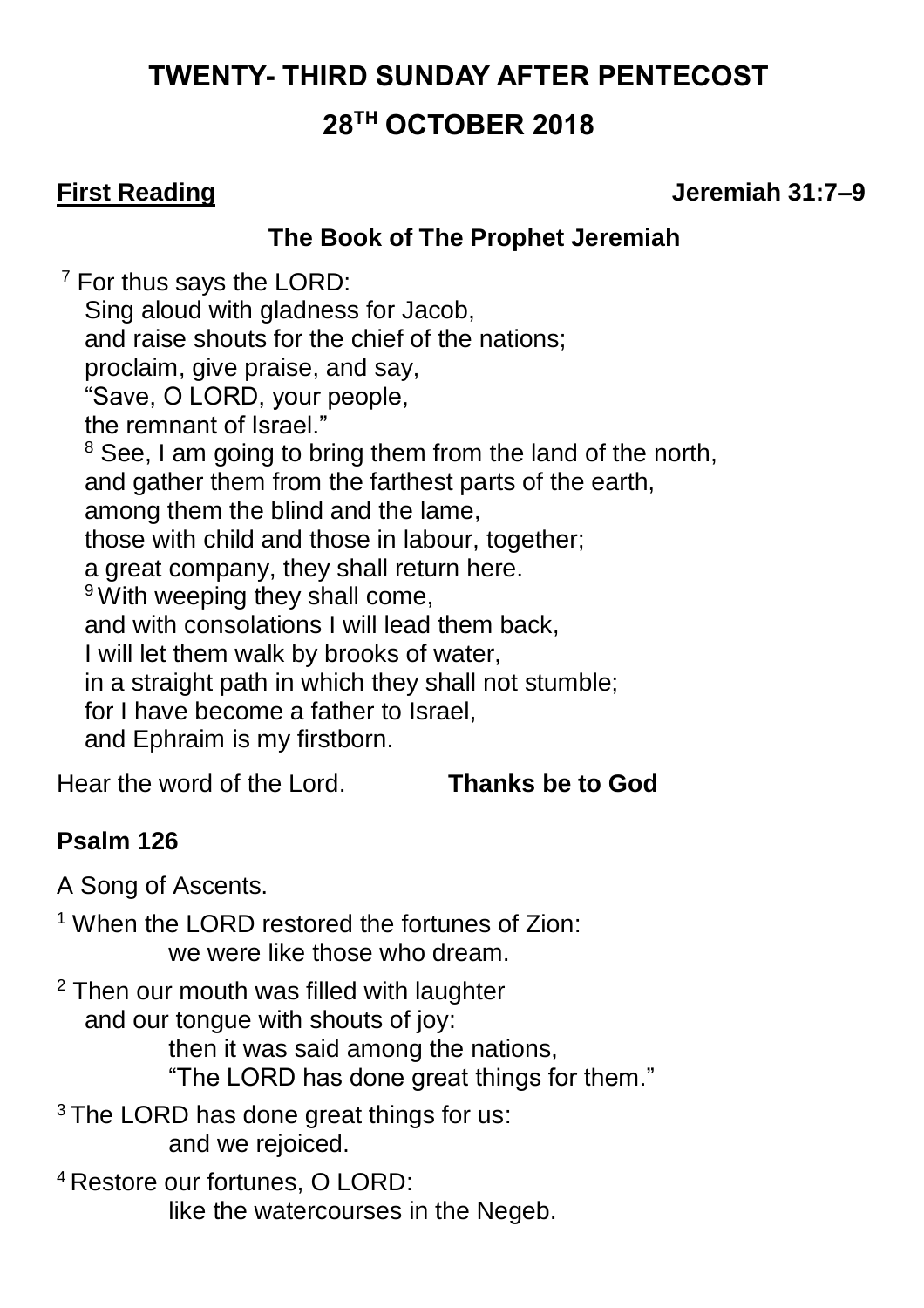<sup>5</sup> May those who sow in tears: reap with shouts of joy.

<sup>6</sup>Those who go out weeping, bearing the seed for sowing: shall come home with shouts of joy, carrying their sheaves.

# **Second Reading Second Reading 1978**

# **The Letter to the Hebrews**

 $23$  Furthermore, the former priests were many in number, because they were prevented by death from continuing in office; <sup>24</sup> but he holds his priesthood permanently, because he continues forever. <sup>25</sup> Consequently he is able for all time to save those who approach God through him, since he always lives to make intercession for them. <sup>26</sup> For it was fitting that we should have such a high priest, holy, blameless, undefiled, separated from sinners, and exalted above the heavens.<sup>27</sup> Unlike the other high priests, he has no need to offer sacrifices day after day, first for his own sins, and then for those of the people; this he did once for all when he offered himself. <sup>28</sup> For the law appoints as high priests those who are subject to weakness, but the word of the oath, which came later than the law, appoints a Son who has been made perfect forever.

Hear the word of the Lord. **Thanks be to God**

**Gospel** Mark 10:46–52

The Gospel of our Lord Jesus Christ according to Mark **Glory to you Lord Jesus Christ.**

<sup>46</sup> They came to Jericho. As he and his disciples and a large crowd were leaving Jericho, Bartimaeus son of Timaeus, a blind beggar, was sitting by the roadside. <sup>47</sup> When he heard that it was Jesus of Nazareth, he began to shout out and say, "Jesus, Son of David, have mercy on me!" <sup>48</sup> Many sternly ordered him to be quiet, but he cried out even more loudly, "Son of David, have mercy on me!" <sup>49</sup> Jesus stood still and said, "Call him here." And they called the blind man, saying to him, "Take heart; get up, he is calling you." <sup>50</sup> So throwing off his cloak, he sprang up and came to Jesus. <sup>51</sup> Then Jesus said to him, "What do you want me to do for you?" The blind man said to him, "My teacher, let me see again." <sup>52</sup> Jesus said to him, "Go; your faith has made you well." Immediately he regained his sight and followed him on the way.

The Gospel of the Lord

**Praise to you Lord Jesus Christ.**